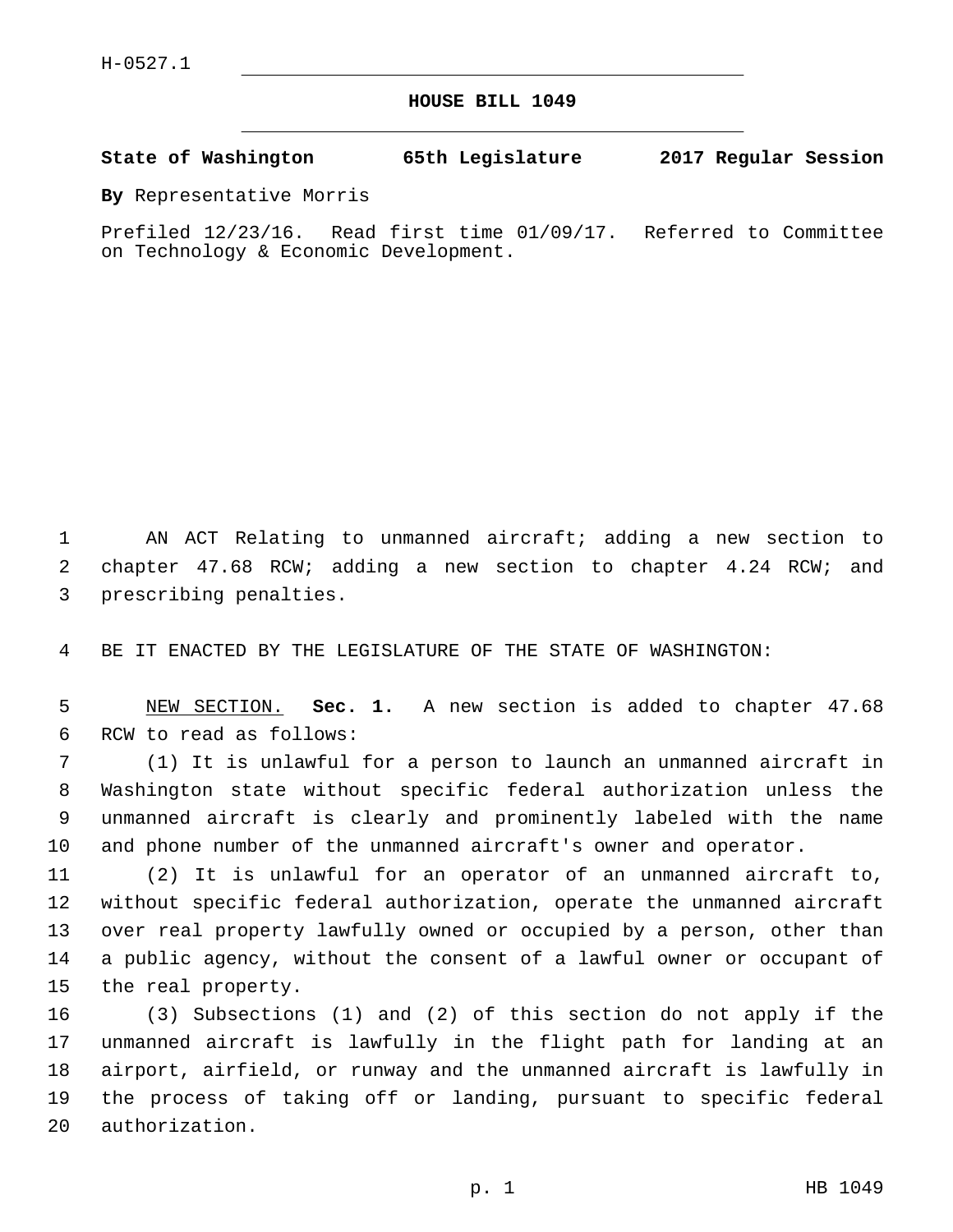(4) Any person who operates an unmanned aircraft in violation of subsection (1) or (2) of this section commits a class 2 civil infraction punishable under chapter 7.80 RCW. The penalties provided in RCW 47.68.240 do not apply to this section.4

(5) This section may be enforced by any law enforcement officer.

(6) For purposes of this section:6

 (a) "Law enforcement officer" means any general authority, limited authority, or specially commissioned Washington peace officer or federal peace officer, as those terms are defined in RCW 10.93.020.

 (b) "Public agency" has the same meaning as defined in RCW 12 42.30.020.

 (c) "Radio-controlled aircraft" means an aircraft with no human pilot on board that is entirely manually controlled using a handheld radio transmitter and that is not capable of autonomous flight.

 (d) "Specific federal authorization" means lawfully permitted under the federal aviation administration modernization and reform act of 2012, P.L. 112-95, as in effect on January 1, 2015, except that "specific federal authorization" does not include operation of an unmanned aircraft as federally authorized under the special rule for model aircraft provided in section 336 of that act.

 (e) "Unmanned aircraft" means an aircraft, other than a radio-controlled aircraft, with no human pilot on board.

 NEW SECTION. **Sec. 2.** A new section is added to chapter 4.24 RCW 25 to read as follows:

 (1) Except as provided in subsection (2) of this section, a person who owns or lawfully occupies real property in this state may bring an action for trespass against any person, other than a public agency, who operates an unmanned aircraft over the real property if:

 (a) The operator of the unmanned aircraft has flown the unmanned aircraft over the property on at least one previous occasion; and

 (b) An owner or lawful occupant of the real property has notified the owner or operator of the unmanned aircraft that an owner or lawful occupant of the real property did not want the unmanned 35 aircraft flown over the property.

 (2) A person may not bring an action under this section if the unmanned aircraft is lawfully in the flight path for landing at an airport, airfield, or runway and the unmanned aircraft is lawfully in